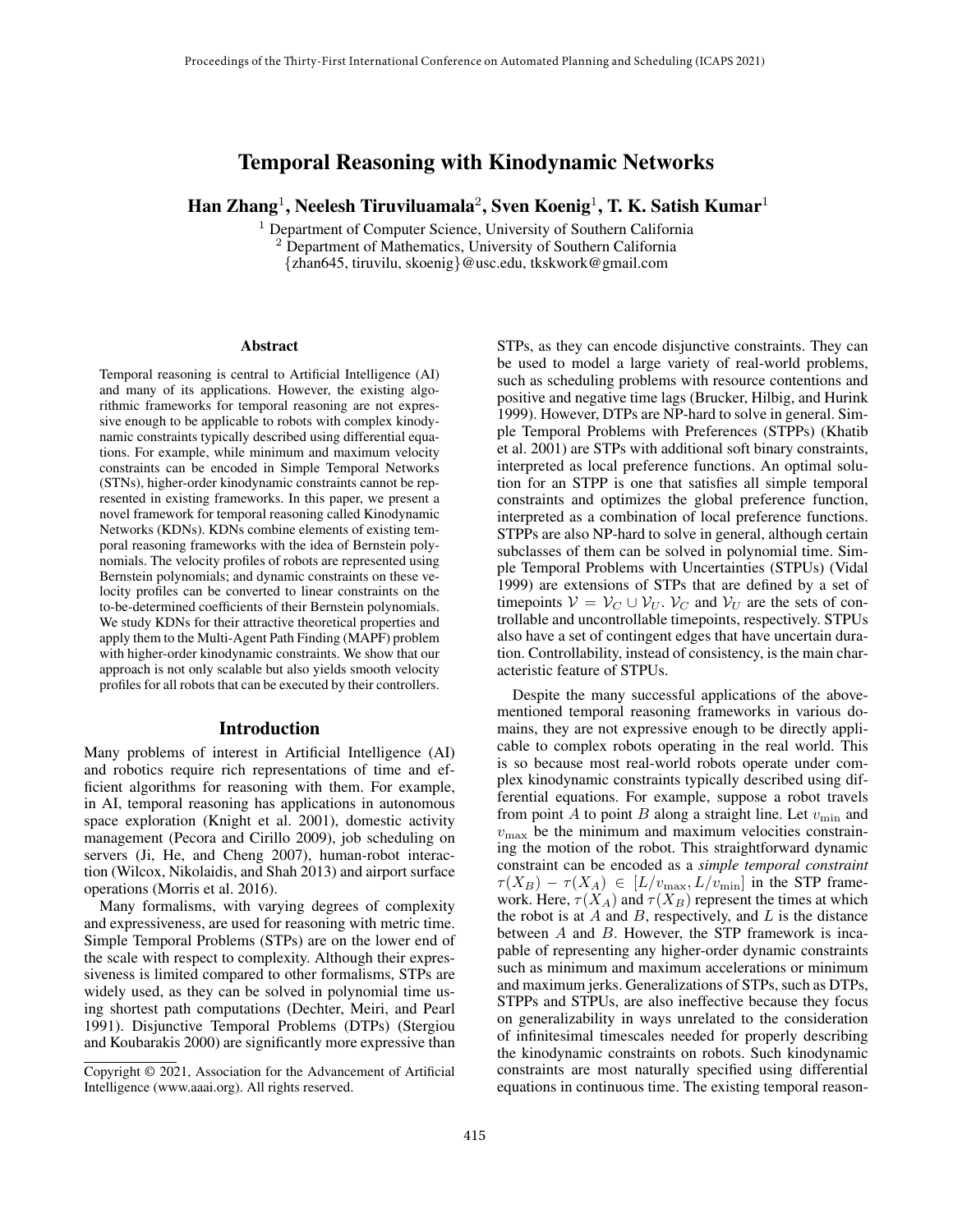ing frameworks mentioned above are incapable of reasoning with differential equations.

In this paper, we present a novel framework for temporal reasoning called Kinodynamic Networks (KDNs). KDNs combine elements of existing temporal reasoning frameworks with the idea of Bernstein polynomials. Bernstein polynomials have a number of useful mathematical properties. They can uniformly approximate any continuous function; and their derivatives are also Bernstein polynomials (Lorentz 1986). Furthermore, they are closely related to Bézier curves, which are defined by a finite number of control points. A Bézier curve lies entirely within the convex hull of its control points. Because of their mathematical properties, Bernstein polynomials and Bézier curves have been widely used in many applications, including Computer Graphics (Mortenson 1999), Computer-Aided Design (Farin 1992), path planning (Choi, Curry, and Elkaim 2008) and trajectory planning (Tang and Kumar 2016).

In our work, each robot's *distance function*, that is, the distance traveled by the robot on a given path, is represented using Bernstein polynomials with to-be-determined coefficients. Using the mathematical properties of Bernstein polynomials, any dynamic constraints on the capabilities of a single robot, such as minimum and maximum velocities, minimum and maximum accelerations, minimum and maximum jerks, or any other higher-order constraints, can be converted to linear constraints on the coefficients of the Bernstein polynomials representing the robot's distance function. In the case of multiple robots coordinating with each other, any kinematic constraints between them, such as having to maintain a safety distance between each other, can be converted to simple temporal constraints between "landmark" events (Hönig et al. 2016). Overall, KDNs allow us to represent both kinematic and dynamic constraints suitable for problems in robotics and multi-agent systems.

We study KDNs for their attractive theoretical properties and apply them to the Multi-Agent Path Finding (MAPF) problem (Hönig et al. 2016; Ma and Koenig 2017) with higher-order kinodynamic constraints. The MAPF problem involves a team of robots that are required to plan collisionfree paths from their start locations to their goal locations in a common environment. Examples include autonomous aircraft towing vehicles, automated warehouse systems, office robots, and game characters in video games. We show that our approach is not only scalable but also yields smooth velocity profiles for all robots that can be executed by their controllers. Overall, our paper is about the general theory of KDNs as a powerful temporal reasoning framework with a chosen application in the MAPF domain. Of course, KDNs have many applications outside of the MAPF domain as well.

# Bernstein Basis Polynomials and Bezier ´ Curves

In mathematics, Bernstein basis polynomials of degree  $n$  are defined to be

$$
B_{i,n}(t) = {n \choose i} t^{i} (1-t)^{n-i}, \quad i \in \{0,1...n\},\
$$



Figure 1: Illustrates an important property of Bézier curves: A Bézier curve is enclosed entirely within the convex hull of its control points. Here, the Bézier curve has 4 control points in a 2-dimensional space.

where  $\binom{n}{i}$  is the binomial coefficient equal to  $\frac{n!}{i!(n-i)!}$ .

A k-dimensional Bézier curve of degree  $n$  is of the form

$$
\mathbf{B}(t) = \sum_{i=0}^{n} \mathbf{p}_i B_{i,n}(t), \quad t \in [0,1],
$$

where  $P = \{p_0, p_1 \dots p_n\}$  are  $n + 1$  k-dimensional *control points*. Therefore, it is a curve parameterized by t and interpretable as a linear combination of the Bernstein basis polynomials of degree  $n$ . The coefficients of the linear combination are the  $n + 1$  k-dimensional control points.

A Bernstein polynomial  $B(t)$  of degree *n* is a 1dimensional Bézier curve of degree  $n$ . Therefore, it is a linear combination of the Bernstein basis polynomials of degree *n*. The coefficients of the linear combination are  $n + 1$ real numbers acting as 1-dimensional control points. These control points are also referred to as the Bernstein coefficients.

Bernstein polynomials and Bézier curves have a number of useful mathematical properties. For example, the Weierstrass Approximation Theorem (Lorentz 1986) establishes that any continuous real-valued function defined on the real interval [0, 1] can be uniformly approximated by Bernstein polynomials.

Two other useful properties of Bernstein polynomials and Bézier curves are with respect to their derivatives and their control points.

The derivative of a Bézier curve  $\mathbf{B}(t)$  of degree n is a Bézier curve of degree  $n - 1$ . In particular,

$$
\frac{d\mathbf{B}(t)}{dt} = \sum_{i=0}^{n-1} \mathbf{p}'_i B_{i,n-1}(t),
$$

where the control point  $\mathbf{p}'_i = n(\mathbf{p}_{i+1} - \mathbf{p}_i), i \in$  $\{0, 1 \ldots n-1\}.$ 

A Bézier curve  $\mathbf{B}(t)$  is bounded by the convex hull of its control points P for  $t \in [0, 1]$ , as shown in Figure 1. Intuitively, this is so because, for any given value of  $t \in [0, 1]$ , (a)  $B_{i,n}(t) \ge 0$  for  $i \in \{0, 1, \ldots n\}$  and (b)  $\sum_{i=0}^{n} B_{i,n}(t) = 1$ .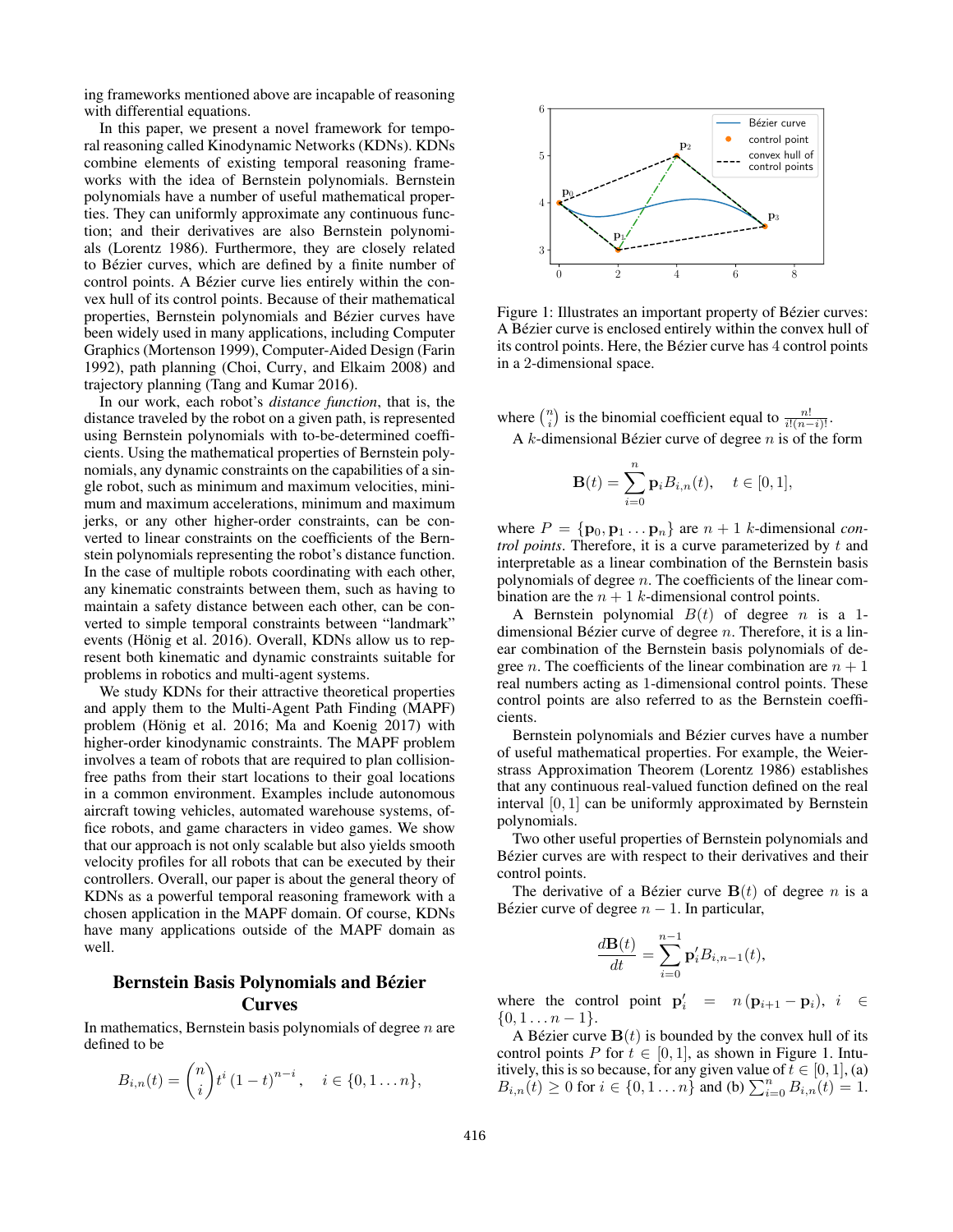

Figure 2: Illustrates two possible scenarios for the optimal velocity profile in our motivating example. In both (a) and (b),  $L = 12 \text{ m}$ ,  $a_{\text{max}} = 4 \text{ m/s}^2$  and  $a_{\text{min}} = -4 \text{ m/s}^2$ . In (a),  $v_{\text{max}} = 8 \text{ m/s}$ , and in (b),  $v_{\text{max}} = 4 \text{ m/s}$ .

Therefore,  $B(t)$  for  $t \in [0, 1]$  is interpretable as a nonnegative linear combination of its control points, necessitating its presence in the convex hull. In particular,  $\mathbf{B}(0) = \mathbf{p}_0$ and  $B(1) = p_n$ . In the case of Bernstein polynomials, the control points are 1-dimensional real numbers, and  $B(t)$  lies entirely within  $[\inf(P), \sup(P)]$ .

## A Formalization of KDNs

In this section, we formalize KDNs and the task of solving them. We define a KDN as a generalization of the Simple Temporal Network (STN), and the task of solving a KDN as a generalization of the task of solving an STN, that is, the STP. Of course, further generalizations of KDNs are also possible by incorporating preferences and uncertainties analogous to STPPs and STPUs, respectively.

A KDN is characterized by a graph  $\mathcal{G} = \langle \mathcal{V}, \mathcal{E} \rangle$ , where  $\mathcal{V} = \{X_0, X_1 \dots X_N\}$  is the set of vertices and  $\mathcal{E}$  is the set of edges. Each  $X_i \in \mathcal{V}$  represents an event,  $\tau(X_i)$  represents the to-be-determined execution time of  $X_i$ ,  $X_0$  represents the "beginning of time", and  $\tau(X_0)$  is conventionally set to 0. Each edge  $e = \langle X_i, X_j \rangle \in \mathcal{E}$ , annotated with the interval  $[LB(e),UB(e)],$  is a simple temporal constraint between  $X_i$  and  $X_j$ , indicating that  $X_j$  must be scheduled between  $LB(e)$  and  $UB(e)$  time units after  $X_i$ , that is,  $\tau(X_j) - \tau(X_i) \in [LB(e), UB(e)].$  A subset of the edges  $\mathcal{E}_M \subseteq \mathcal{E}$  contains special edges called *motion edges*. A motion edge  $e = \langle X_i, X_j \rangle \in \mathcal{E}_M$  corresponds to the traversal of a physical distance from location  $\ell_s^e$  to location  $\ell_f^e$  by robot  $R<sup>e</sup>$ . It is annotated with a set of dynamic constraints  $D(e)$ imposed on  $R^e$  during its traversal of the distance from  $\ell_s^e$ to  $\hat{\ell}_f^e$ . The task of solving a KDN is to simultaneously find  $\tau$ and a velocity profile for robot  $R^e$ , for each  $e \in \mathcal{E}_M$ , that satisfies the dynamic constraints  $D(e)$ . We are also required to correctly report so whenever no such  $\tau$  and velocity profiles can jointly exist.

## Dynamic Constraints on a Single Motion Edge

Although the formalization of KDNs is akin to that of STNs, KDNs are significantly more complex than STNs. Even a single motion edge can introduce dynamic constraints that are hard to solve. Consider the following simple motivating example. Suppose a robot is required to travel a distance L

in a straight line between two points  $A$  and  $B$ . Suppose it is required to start at  $A$  and end at  $B$  with 0 velocities; and suppose it has maximum velocity  $v_{\text{max}} \geq 0$ , maximum acceleration  $a_{\text{max}} \ge 0$  and minimum acceleration  $a_{\text{min}} \le 0$ .<sup>1</sup> The goal is to minimize the traversal time  $T$ . Intuitively, the optimal solution is to start with maximum acceleration  $a_{\text{max}}$ and stop with maximum deceleration  $|a_{\min}|$ . In between, the robot should cap off at the maximum velocity  $v_{\text{max}}$ . The two possible scenarios are illustrated in Figure 2.

Despite the fact that the above example problem can be solved by humans intuitively, it is not easy for a computer to do so. Without the physical interpretation of the mathematical problem, solving it is not straightforward even from the perspective of techniques available in calculus. This is primarily so because of inequalities imposed on the derivatives of continuous functions. For example, if  $\ell(t)$  is the distance function that represents the distance covered at time  $t$  starting from  $A$ , the above example problem stated completely mathematically is as follows (with  $K = 2$ ,  $c_{init}^0 = 0, c_{\mathit{final}}^0 = L, c_{init}^1 = 0, c_{\mathit{final}}^1 = 0, c_{\mathit{high}}^1 = v_{\max},$  $c_{low}^2 = a_{\min}$  and  $c_{high}^2 = a_{\max}$ ).

Find  $\ell(t) : [0, T] \to \mathbb{R}$  and minimum T

s.t. 
$$
\frac{d^k \ell(t)}{dt^k}\Big|_{t=0} = c_{init}^k; \frac{d^k \ell(t)}{dt^k}\Big|_{t=T} = c_{final}^k
$$
  
\n
$$
\forall k \in \{0, 1...K\}
$$
  
\n
$$
c_{low}^k \le \frac{d^k \ell(t)}{dt^k} \le c_{high}^k
$$
  
\n
$$
\forall t \in [0, T], \forall k \in \{0, 1...K\}.
$$
  
\n(1)

We note that the above formalization uses  $c_{init}^k$ ,  $c_{final}^k$ ,  $c_{low}^k$ and  $c_{high}^k$  for all  $k \in \{0, 1...K\}$  for simplicity of abstract analysis. In general, not all of them need to be specified.

We refer to such mathematical formulations as *kinodynamic differential programs* (KDDPs), analogous to linear programs (LPs), mixed integer linear programs (MILPs) and convex programs. KDDPs are hard to solve both analytically and computationally without a physical interpretation. Even with a physical interpretation, they are not amenable to human intuition when higher-order dynamic constraints are imposed on the robot. In fact, even for a given value of  $T$ , the KDDP feasibility problem is not easy.

We now present a novel approach for solving KDDPs computationally. The advantages of solving KDDPs computationally are that (a) we can solve complex dynamic constraints associated with a single motion edge and (b) we can, combined with other procedures, solve an entire KDN with many motion edges and temporal constraints. Neither (a) nor (b) is amenable to physical interpretations or human intuition with increasing complexity.

Our approach uses four main ideas for efficiently solving KDDPs. First, we represent  $\ell(t)$  using a Bernstein polynomial with to-be-determined control points. With a large enough number of control points, the Weierstrass Approximation Theorem (Lorentz 1986) guarantees that a Bernstein

<sup>&</sup>lt;sup>1</sup>Therefore, the maximum deceleration is  $|a_{\min}| \geq 0$ .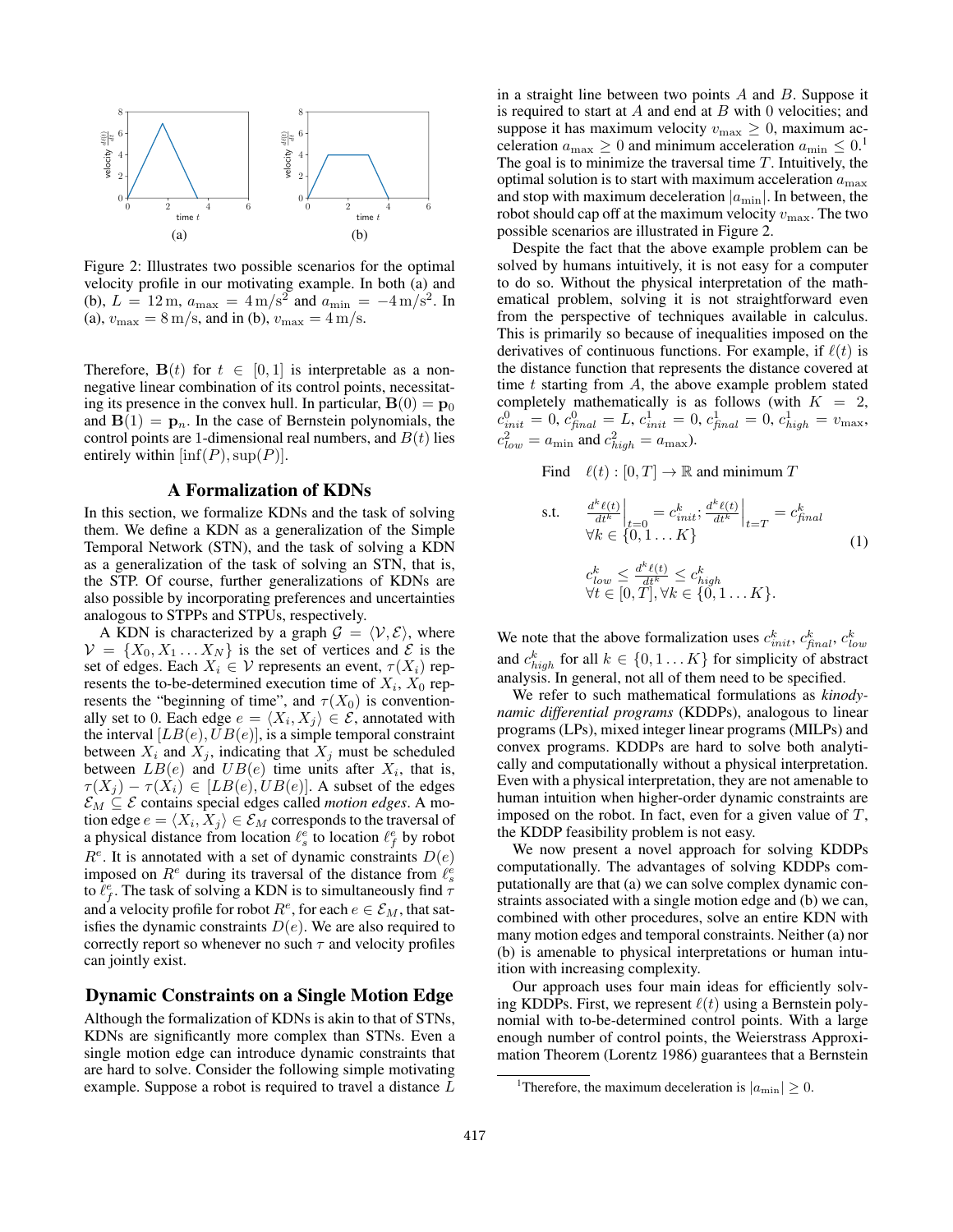polynomial can approximate the required  $\ell(t)$  to any degree of accuracy. Second, any  $k^{th}$ -order derivative  $\ell^{(k)}(t) =$  $\frac{d^k \ell(t)}{dt^k}$  is also a Bernstein polynomial since Bernstein polynomials are closed under the operation of differentiation. Third, inequality bounds on any function represented as a Bernstein polynomial can be enforced by imposing linear constraints on each of its control points. While these three ideas are sufficient to address the feasibility problem of finding  $\ell(t)$  for a given T, a fourth idea is required for minimizing T. This idea invokes binary search enabled by the Single Interval Theorem, discussed and formally proved later.

## The Feasibility Problem

For the feasibility problem, we are given the value of  $T$ and are required to find the distance function  $\ell(t)$ . Suppose we represent  $\ell(t)$  as a *scaled* Bernstein polynomial  $B<sup>T</sup>(t)$  of degree *n* with to-be-determined control points  $P = \{p_0, p_1 \dots p_n\}$ . For mathematical convenience, we would like to interpret the parameter t in  $B<sup>T</sup>(t)$  as representing time. In order to do this successfully, we need to scale the interval  $[0, 1]$  to the interval  $[0, T]$  since any Bernstein polynomial is only defined in the interval  $[0, 1]$ . The scaled Bernstein basis polynomials are now of the form

$$
B_{i,n}^T(t) = {n \choose i} \left(\frac{t}{T}\right)^i \left(\frac{T-t}{T}\right)^{n-i}, \quad i \in \{0,1\dots n\}.
$$

Therefore, the distance function  $\ell(t)$  approximated using a scaled Bernstein polynomial is now of the form

$$
B^{T}(t) = \sum_{i=0}^{n} p_{i} B_{i,n}^{T}(t), \quad t \in [0, T].
$$

The scaled Bernstein polynomials defined in the interval  $[0, T]$  have properties that are very similar to those of the Bernstein polynomials defined in the interval  $[0, 1]$ . In particular,  $B<sup>T</sup>(t)$  with a sufficiently large number of control points can be used to approximate any continuous function to any degree of accuracy in the interval  $[0, T]$ . Similarly,  $\frac{dB^{T}(t)}{dt}$  is another scaled Bernstein polynomial of degree  $n-1$  with control points  $\{\frac{n}{T}(p_1-p_0), \frac{n}{T}(p_2-p_1) \dots \frac{n}{T}(p_n-p_n)\}$  $p_{n-1}$ }. Moreover,  $B<sup>T</sup>(t)$  is also bounded by the convex hull of its control points P for  $t \in [0, T]$ , and  $B<sup>T</sup>(0) = p_0$ and  $B^T(T) = p_n$ . Following the same arguments,  $\frac{d^k B^T(t)}{dt^k}$ and  $D'(T) = p_n$ . Following the same arguments,  $\frac{dt^k}{dt^k}$ <br>is a scaled Bernstein polynomial of degree  $n - k$  with control points  $\frac{n!}{(n-k)!T^k} \left( \sum_{j=0}^k (-1)^j \binom{k}{j} p_{k+i-j} \right)$  for  $i \in$  $\{0, 1 \ldots n - k\}.$ 

We now consider the KDDP in Equation 1. The first two constraints translate to  $\frac{n!}{(n-k)!T^k} \left( \sum_{j=0}^k (-1)^j {k \choose j} p_{k-j} \right) =$  $c_{init}^k$  and  $\frac{n!}{(n-k)!T^k} \left( \sum_{j=0}^k (-1)^j {k \choose j} p_{n-j} \right)$  =  $c_{final}^k$ , respectively, for  $k \in \{0, 1...K\}$ . The next two constraints translate to the linear inequalities  $c^k_{low} \quad \leq \quad \frac{n!}{(n-k)!T^k} \left( \sum_{j=0}^k (-1)^j \binom{k}{j} p_{k+i-j} \right) \quad \leq \quad c^k_{high}$ for  $i \in \{0, 1, \ldots n - k\}$  and  $k \in \{0, 1, \ldots K\}$ . This is so because of the convexity property of Bézier curves, that is,

all control points of  $\frac{d^k B^T(t)}{dt^k}$  constrained to be in the interval  $[c_{low}^k, c_{high}^k]$  ensures that the entire curve is also within that interval. Overall, the KDDP in Equation 1 is now translated to an LP on the to-be-determined control points of  $\ell(t)$ represented as a Bernstein polynomial  $B<sup>T</sup>(t)$ :

Find 
$$
\{p_0, p_1 ... p_n\}
$$
  
\ns.t.  $\frac{n!}{(n-k)!T^k} \left( \sum_{j=0}^k (-1)^j {k \choose j} p_{k-j} \right) = c_{init}^k$   
\n $\forall k \in \{0, 1 ... K\}$   
\n $\frac{n!}{(n-k)!T^k} \left( \sum_{j=0}^k (-1)^j {k \choose j} p_{n-j} \right) = c_{final}^k$   
\n $\forall k \in \{0, 1 ... K\}$   
\n $\frac{n!}{(n-k)!T^k} \left( \sum_{j=0}^k (-1)^j {k \choose j} p_{k+i-j} \right) \ge c_{low}^k$   
\n $\forall i \in \{0, 1 ... n - k\}, \forall k \in \{0, 1 ... K\}$   
\n $\frac{n!}{(n-k)!T^k} \left( \sum_{j=0}^k (-1)^j {k \choose j} p_{k+i-j} \right) \le c_{high}^k$   
\n $\forall i \in \{0, 1 ... n - k\}, \forall k \in \{0, 1 ... K\}.$ 

An LP can be solved very efficiently in polynomial time, therefore allowing us to decode  $B<sup>T</sup>(t)$  and use it as an approximation to the required  $\ell(t)$ . At first glance, the above reformulation seems to have the drawback that it is possible for a Bézier curve to satisfy the dynamic constraints without the control points necessarily satisfying the corresponding linear inequalities. However, this drawback is obviated as  $n$ gets larger. This is so because the Weierstrass Approximation Theorem (Lorentz 1986) guarantees that any feasible solution can be approximated by a Bézier curve to any degree of accuracy as n gets larger.

## The Single Interval Theorem

In the previous subsection, we showed how to solve the feasibility version of a KDDP. As mentioned before, solving the optimization version, that is, minimizing  $T$ , is more complicated and requires a binary search procedure. In general, a binary search procedure relies on the exploitation of a recognized monotonic property of the domain, for example, a sorted order of its elements, and an indicator function that indicates how to halve the interval of search in each iteration. In our case, the corresponding important property of KDDPs that we will recognize and exploit is encapsulated in the Single Interval Theorem, stated and proved below.

In simple words, the Single Interval Theorem states that, if it is possible for a robot to traverse the distance  $L$  from A to  $B$  in time  $T$  by meeting all constraints of the KDDP and if T can have two possible values  $T_1$  and  $T_2 > T_1$ , then it is also feasible for the robot to do the traversal in time  $T_3$  for any  $T_3 \in [T_1, T_2]$ . While this is a credible statement from the perspective of human experience about moving objects, proving it formally is not straightforward. Therefore, we present a rigorous formal proof in the appendix of this paper.

Theorem 1. [Single Interval Theorem] *Suppose that*  $\langle \tilde{f}(s), T_1 \rangle$  and  $\langle \tilde{g}(s), T_2 \rangle$ ,  $T_1 < T_2$ , are feasible for a KDDP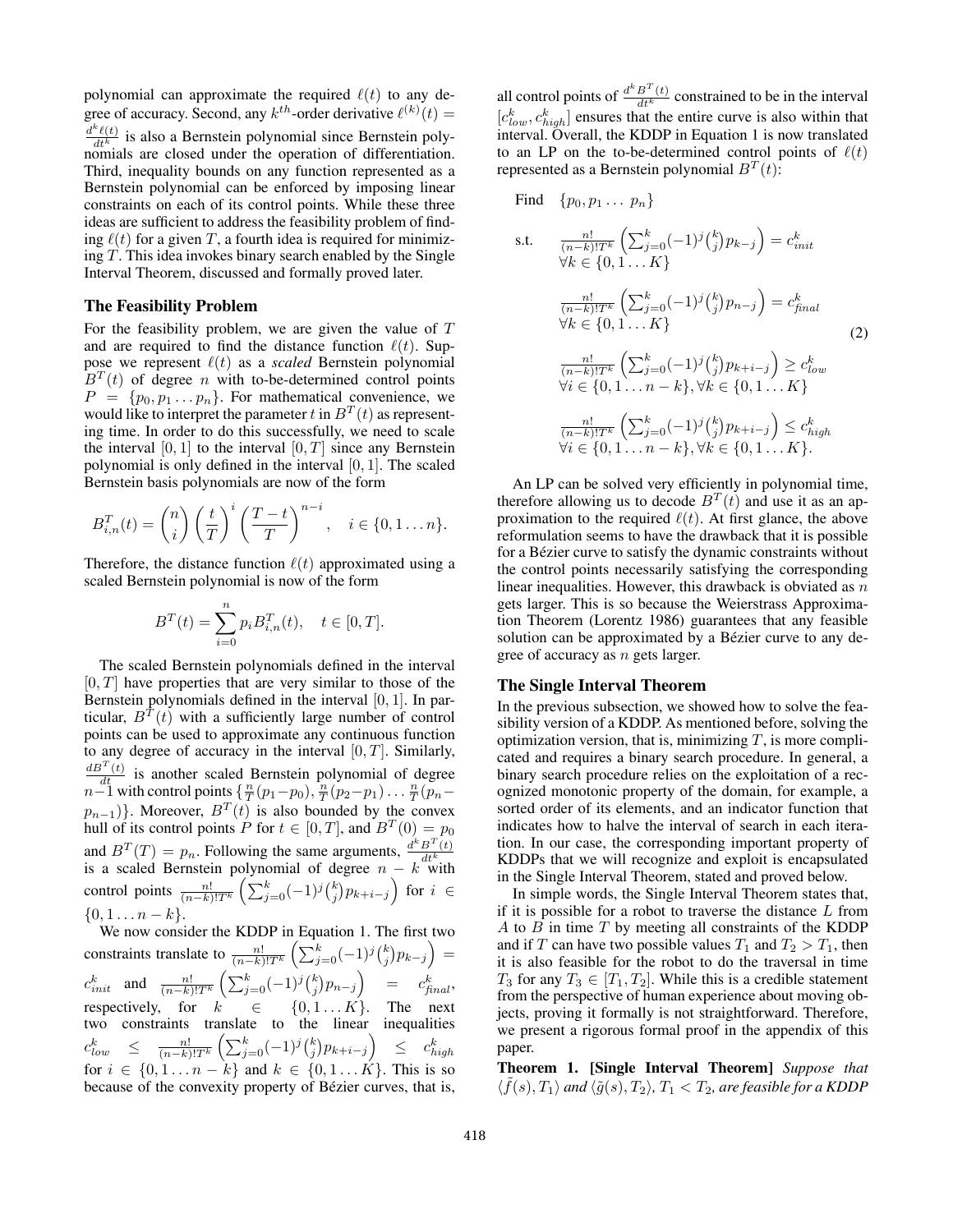Algorithm 1: SOLVE-KDDP: A binary search algorithm for solving KDDPs of the form in Equation 1 using our Bézier curve approach.  $M$  is a sufficiently large number or any other upper bound on  $T^*$ . then a user-specified threshold parameter.

**Input** : A KDDP  $\mathcal L$  of the form in Equation 1. **Output:** Minimum feasible  $T^*$  and function  $\ell^*(t) : [0, T^*] \to \mathbb{R}$ , if they exist. <sup>1</sup> Function ApproximateGradient*(*f*,* x*)* 2 Let  $\Delta x$  be a sufficiently small positive number; 3 return  $\frac{f(x+\Delta x)-f(x)}{\Delta x}$ ; <sup>4</sup> end 5 Let  $\mathcal{P}(T)$  denote the LP in Equation 2 derived from the Bézier approximation of  $\mathcal L$  for  $T$ ; 6 Let  $\mathcal{P}'(T)$  denote the modified version of  $\mathcal{P}(T)$  in Equation 3 with  $\delta$  as the slack variable; 7 Let  $slack(T)$  denote the value of  $\delta^*$  in  $\mathcal{P}'(T)$ ; **8** Initialize  $lb \leftarrow 0, ub \leftarrow M$ ; 9 Initialize  $T^* \leftarrow Null;$ 10 while  $ub - lb > thr$  do  $11 \quad | \quad mid \leftarrow (lb + ub)/2;$ 12 if  $slack(mid) = 0$  then 13  $\vert$   $ub \leftarrow mid;$ 14  $T^* \leftarrow mid;$ <sup>15</sup> else 16 **if** ApproximateGradient(slack, mid)  $> 0$ then 17 |  $ub \leftarrow mid;$ 18 else 19  $\vert \vert \vert$   $\vert b \leftarrow mid;$  $20$  end <sup>21</sup> end <sup>22</sup> end 23 if  $T^* = Null$  then <sup>24</sup> return *No Solution*; <sup>25</sup> else **26 example 1 return**  $T^*$  *and*  $\ell^*(t)$  *constructed from*  $\mathcal{P}(T^*)$ ; <sup>27</sup> end

 $\mathcal L$  *of the form in Equation 1. Assume further that*  $f(s)$  *and*  $\tilde{g}(s)$  *have Lipschitz*  $K^{th}$  *derivatives with Lipschitz constant C. Then, for any*  $T_3 \in [T_1, T_2]$ *, there exists a function*  $\tilde{h}(s) : [0, T_3] \to \mathbb{R}$  *such that*  $\langle \tilde{h}(s), T_3 \rangle$  *is also feasible for*  $\mathcal L$  and the  $K^{th}$  derivative of  $\tilde h(s)$  has Lipschitz constant C.

*Proof.* See the appendix.

#### $\Box$

## The Optimization Problem

Algorithm 1 presents the pseudocode of a binary search procedure for solving the optimization problem of finding  $T^*$ , that is, the minimum feasible value of  $T$  in Equation 1. It reduces the optimization problem to a series of feasibility problems for fixed values of T. This series is guided by a binary search on the current value of  $T$  in the outer loop that uses an intelligently chosen indicator for deciding whether  $T^* \leq T$  or  $T^* > T$ . The failure of the binary search to find a feasible value of  $T$  is indicative of an infeasible KDDP.

From the Single Interval Theorem, we know that the feasible values of T are in some continuous interval  $[T_1, T_2]$ .



Figure 3: Shows the result of applying Algorithm 1 to the running examples from Figure 2. The blue curves are the optimal velocity profiles derived from the physical interpretation. The orange curves are close approximations produced by our Bézier curve approach. In both cases, 40 control points are used for the approximation.

Therefore,  $T^* = T_1$ . In order to find  $T^*$  by binary search, for any given value of  $T$ , we need to be able to efficiently determine whether  $T^* \leq T$  or  $T^* > T$ . We derive such an indicator from an auxiliary LP that introduces a slack variable  $\delta \geq 0$  to the LP in Equation 2. We show that its optimal value  $\delta^*$  has a distinctive behavior in each of the intervals  $(0, T_1)$ ,  $[T_1, T_2]$  and  $(T_2, +\infty)$ , hence establishing the correctness of the binary search procedure in Algorithm 1. The auxiliary LP is as follows.

Min  $\delta$ 

 $s.t.$ 

$$
\delta \geq 0
$$
\n
$$
\frac{n!}{(n-k)!T^{k}} \left( \sum_{j=0}^{k} (-1)^{j} {k \choose j} p_{k-j} \right) = c_{init}^{k}
$$
\n
$$
\forall k \in \{0, 1...K\}
$$
\n
$$
\frac{n!}{(n-k)!T^{k}} \left( \sum_{j=0}^{k} (-1)^{j} {k \choose j} p_{n-j} \right) = c_{final}^{k}
$$
\n
$$
\forall k \in \{0, 1...K\}
$$
\n
$$
\frac{n!}{(n-k)!T^{k}} \left( \sum_{j=0}^{k} (-1)^{j} {k \choose j} p_{k+i-j} \right) \geq c_{low}^{k} - \delta
$$
\n
$$
\forall i \in \{0, 1...n-k\}, \forall k \in \{0, 1...K\}
$$
\n
$$
\frac{n!}{(n-k)!T^{k}} \left( \sum_{j=0}^{k} (-1)^{j} {k \choose j} p_{k+i-j} \right) \leq c_{high}^{k} + \delta
$$
\n
$$
\forall i \in \{0, 1...n-k\}, \forall k \in \{0, 1...K\}.
$$
\n(3)

Theorem 2. *For a KDDP of the form in Equation 1, if the feasible interval of*  $T$  *is*  $[T_1, T_2]$ *, then*  $\delta^*$  *in the corresponding LP of the form in Equation 3, for a sufficiently large* n*, is monotonically decreasing in the interval*  $(0, T_1)$ , 0 *in the interval*  $[T_1, T_2]$ *, and monotonically increasing in the interval*  $(T_2, +\infty)$ .

*Proof.* By the Weierstrass Approximation Theorem, a sufficiently large  $n$  allows us to use the formulations in Equations 1 and 2 interchangeably. Therefore, Equation 3 can also be used interchangeably with Equation 1 with the same slack. Furthermore, the LP in Equation 2 is equivalent to that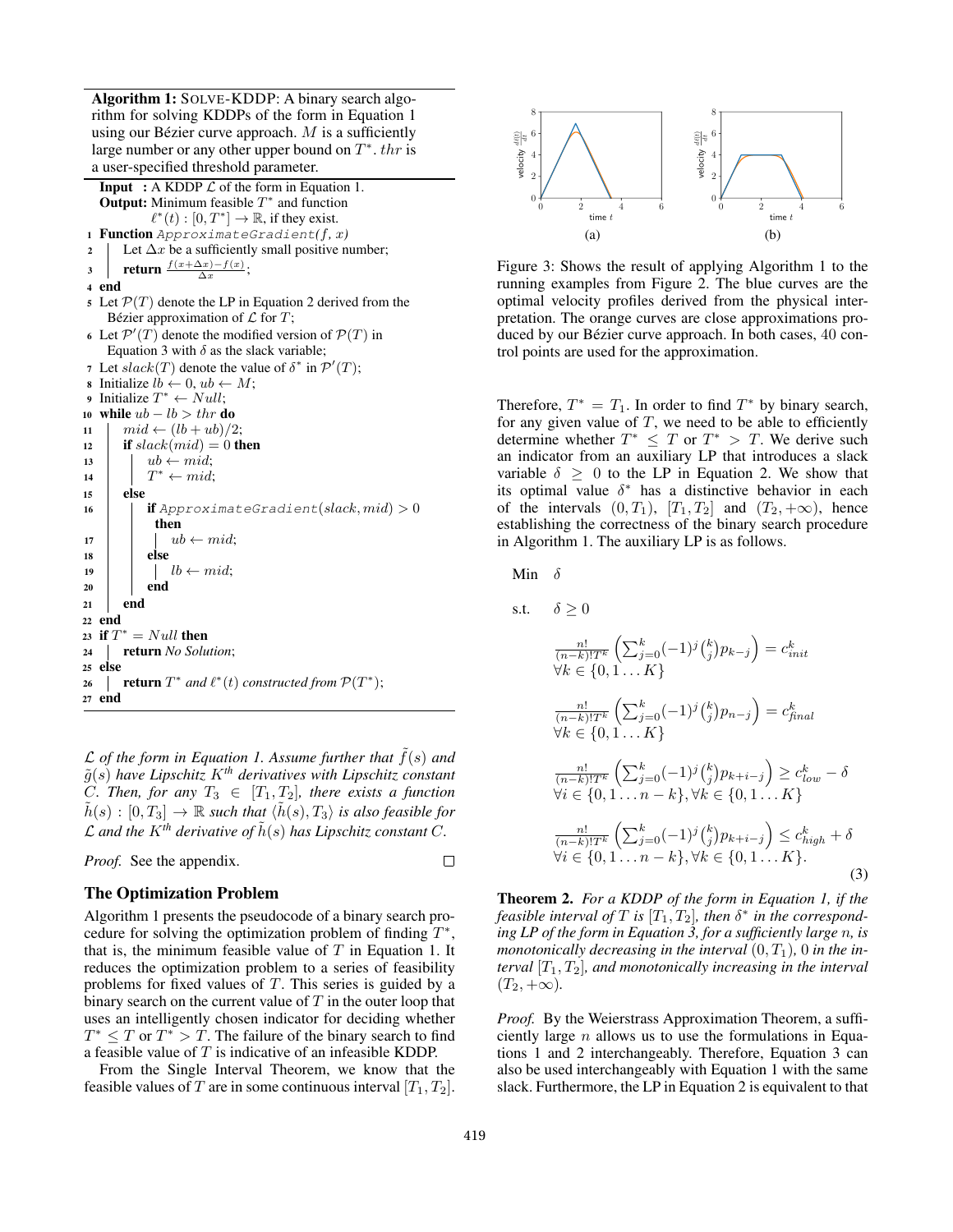in Equation 3 when  $\delta = 0$ . Therefore, any feasible value of T in Equation 2 is also feasible in Equation 3 with  $\delta = 0$ . In fact, this is also the value of  $\delta^*$  since  $\delta \geq 0$ . This proves that  $\delta^* = 0$  in the interval  $[T_1, T_2]$ . We now prove that  $\delta^*$ is monotonically increasing in the interval  $(T_2, +\infty)$ . The proof for it monotonically decreasing in the interval  $(0, T_1)$ is analogous.

We first prove by contradiction that the minimum slack is monotonically non-decreasing in the interval  $(T_2, +\infty)$ . Suppose there exist  $\tau$  and  $\tau'$  such that  $\tau' > \tau > T_2$  and  $\delta^* >$  $\delta^{i*}$ , where  $\delta^*$  and  $\delta^{i*}$  are the minimum slacks required for  $\tau$  and  $\tau'$ , respectively. Now consider Equation 1 with slack  $\delta^{\prime*}$ . By definition,  $\tau^{\prime}$  is feasible for  $\delta^{\prime*}$ .  $\hat{T}_2$  is also feasible for  $\delta^{\prime*}$  since  $T_2$  requires no slack at all. By the Single Interval Theorem, this implies that  $\tau$  should also be feasible for  $\delta'^*$ since  $\tau \in [T_2, \tau']$ . This contradicts the assumption that the minimum slack required for  $\tau$  is  $\delta^* > \delta'^*$ .

We finally prove by contradiction that the minimum slack cannot be constant in an interval  $[\tau, \tau']$  with  $\tau' > \tau > T_2$ . Suppose the minimum slack is  $\delta^* > 0$  within the interval  $[\tau, \tau']$ . Without loss of generality, let  $\tau$  be the minimum value of T for which the minimum slack is  $\delta^*$ . Consider Equation 3 and a constraint in it that utilizes slack. From the first principles of calculus, an infinitesimal increase in slack for this constraint can only lead to an infinitesimal increase in the set of feasible values for any of the participating variables. Therefore, the set of feasible values of  $T$  for all constraints considered together increases only infinitesimally with an infinitesimal increase in the slack. Now consider the slack  $\delta^* - \Delta \delta$  for an infinitesimal  $\Delta \delta > 0$ . The measurable non-infinitesimal interval  $[\tau, \tau']$  is not feasible for  $\delta^* - \Delta \delta$  but is feasible for  $(\delta^* - \Delta \delta) + \Delta \delta$ , leading to a contradiction.  $\Box$ 

Figure 3 shows the result of applying Algorithm 1 on the running examples from Figure 2. The algorithm produces the minimum feasible time  $T^*$  as well as the required distance function  $\ell^*(t)$ , from which the velocity profile, acceleration profile and any other higher-order profile can be obtained. In fact, even for this simple example, the solution produced by Algorithm 1 is technically more accurate than the human-constructed solution since bounds on the maximum and minimum accelerations prohibit the velocity profiles from having sharp corners.

Our approach has many advantages compared to methods that try to approximate a function numerically by discretizing the timeline and finding a value for the function at each of the discrete timepoints. First, such methods do not produce analytical forms of the functions. They produce values only at discrete timepoints, requiring further interpolation, which often makes them unusable. Second, they need to determine a large number of unknowns depending on the granularity of the discretization. On the other hand, Bézier curves use significantly fewer control points, making them popular in such diverse areas as Computer Graphics (Mortenson 1999), Computer-Aided Design (Farin 1992), path planning (Choi, Curry, and Elkaim 2008) and trajectory planning (Tang and Kumar 2016). Third, they are not well suited for reasoning with high-order derivatives of functions since

they need to represent the values of the function and all its higher-order derivatives at each of the discrete timepoints separately. Finally, they are also not well suited for facilitating indicators that can be used in an outer-loop binary search procedure often required for optimization problems.

## Solving KDNs

In the previous section, we showed how to solve KDDPs efficiently using our Bézier curve approach. These methods reformulate KDDPs as regular LPs, which can be solved in polynomial time. However, KDDPs are associated with the dynamic constraints of a single motion edge in a KDN. In this section, we show how to solve entire KDNs efficiently.

At a high level, our approach for solving KDNs invokes the Single Interval Theorem and converts a KDDP with fixed boundary conditions to an induced simple temporal constraint. For a feasible KDDP associated with the dynamic constraints of any motion edge  $e = \langle X_i, X_j \rangle$ , we know that there exists a single feasible time interval  $[T_1^e, T_2^e]$ . In fact, Algorithm 1 not only can be used to find  $T_1^e$  but can also be adapted to find  $T_2^e$  with the same indicator function guiding the binary search in the outer loop. Therefore, for fixed boundary conditions at  $\ell_s^e$  and  $\ell_f^e$ , we have the induced simple temporal constraint  $\tau(X_j) - \tau(X_i) \in [T_1^e, T_2^e]$ . A KDN can now be solved by searching in the space of all combinations of boundary conditions at the landmarks defined to be  $\cup_{e \in \mathcal{E}_M} \{ \ell_s^e, \ell_f^e \}.$  This can be done using a MILP solver.

To illustrate the working of our KDN solver, we choose examples from the MAPF domain. The MAPF problem involves a team of robots that are required to plan collisionfree paths from their start locations to their goal locations in a common environment modeled as an undirected graph. The vertices of the graph represent locations, and the edges of the graph represent connections between locations that can be traversed in unit time. In any timestep, a robot can choose to wait at its current vertex or move to a neighboring vertex. No two robots can be in the same vertex at the same timestep; and no two robots can traverse an edge in opposite directions at the same timestep. The MAPF problem arises in many real-world domains, including autonomous aircraft towing vehicles, automated warehouse systems, office robots, and game characters in video games. A survey of MAPF research and its applications can be found in (Ma and Koenig 2017).

Despite the success of MAPF research, scalable MAPF solvers produce discrete solutions that prescribe robots to move in synchronized discrete timesteps and are not directly executable on their controllers. They do not incorporate complex dynamic constraints of the robots in the form of KDDPs. $<sup>2</sup>$  MAPF-POST (Hönig et al. 2016) proposes the</sup> use of a Temporal Plan Graph (TPG) to reinstate dynamic constraints of the robots after a discrete plan has been found. However, MAPF-POST incorporates only maximum velocity constraints and makes the unrealistic assumption that robots are capable of instantaneous velocity changes.

<sup>&</sup>lt;sup>2</sup>Some solvers use motion primitives, but these are not as expressive as KDDPs, and the solvers are not very scalable.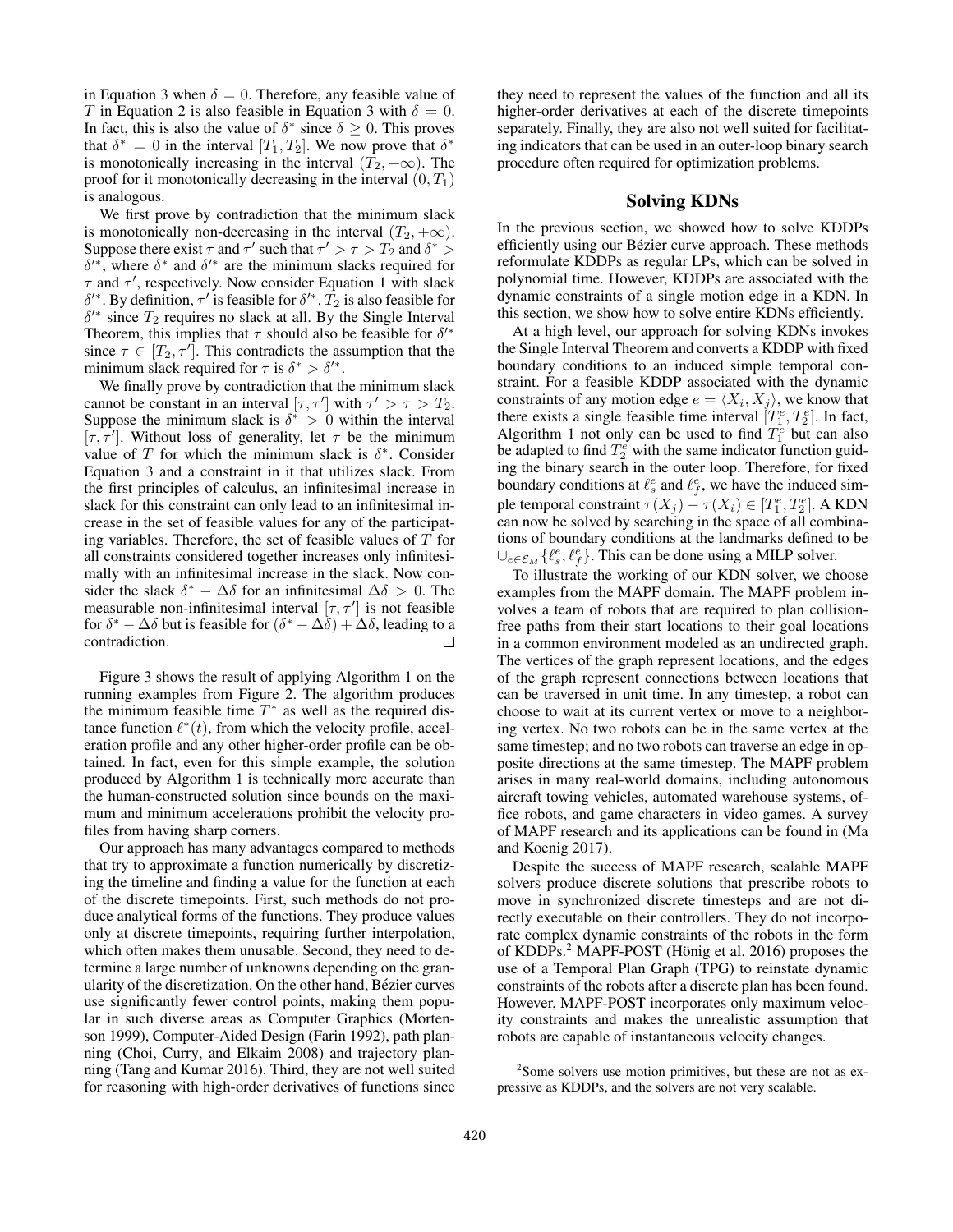

Figure 4: Illustrates the application of KDNs to MAPF. (a) shows a MAPF instance on an undirected graph with  $s^1$  and  $s^2$ indicating the start vertices of two robots, and  $g^1$  and  $g^2$  indicating their corresponding goal vertices. (b) shows a discrete plan of minimum makespan generated by a MAPF solver. (c) shows the TPG. Superscripts refer to robots, and subscripts refer to timesteps. Horizontal edges indicate motion edges for individual robots, and cross edges indicate coordination edges between robots. (d) shows the augmented TPG, in which safety distances between the robots are ensured by placing safety markers (smaller circles) around the location vertices (bigger circles). More details of safety markers and augmented TPGs can be found in (Hönig et al.  $2016$ ).



Figure 5: (a) shows a small MAPF instance with 2 robots on a four-neighbor grid map. The darker-colored circles with solid boundaries are the start locations of the robots, and the lighter-colored circles with dashed boundaries are their corresponding goal locations. (b) shows the same MAPF instance in a graph representation with vertices representing free cells and edges representing transitions between neighboring free cells. (c) shows the augmented TPG of a discrete plan generated by a MAPF solver. (d) and (e) show the velocity profiles of Robots 1 and 2, respectively, generated by our Bézier curve approach.

Figure 4 shows an example TPG generated by MAPF-POST. It also shows an augmented TPG, in which kinematic constraints representing safety distances between the robots are enforced. The augmented TPG is essentially a KDN in which arrival times of robots at various locations or safety

markers represent events. The horizontal edges in it represent motion edges annotated with complex dynamic constraints of the corresponding robots. The cross edges represent non-motion coordination edges annotated with precedence constraints between robots. While MAPF-POST uses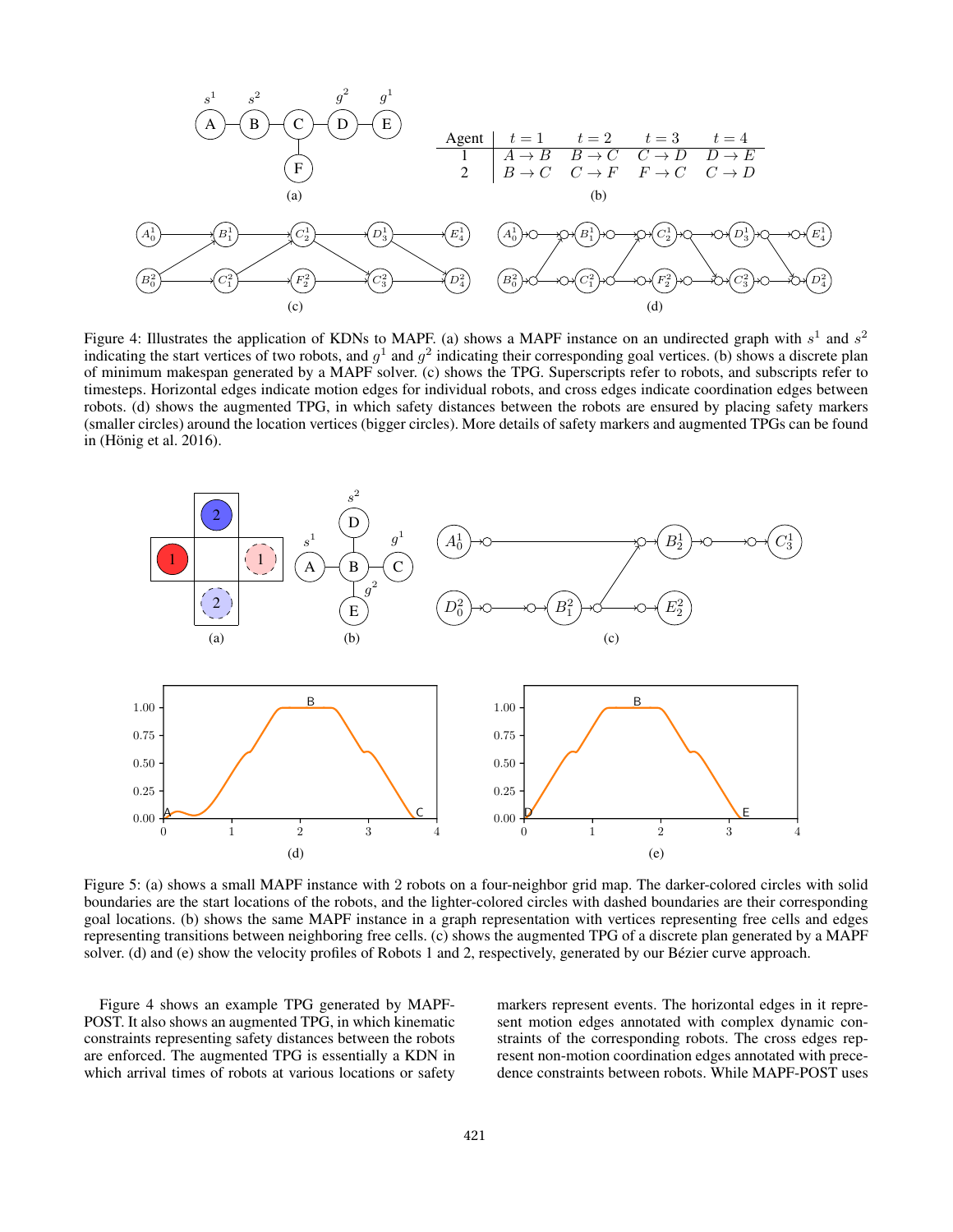| #Robots    | <b>MAPF</b> time | KDN time       |  |  |
|------------|------------------|----------------|--|--|
| 04         | 00.053(30/30)    | 10.064(30/30)  |  |  |
| 06         | 00.214(30/30)    | 18.551 (30/30) |  |  |
| 08         | 11.409 (30/30)   | 31.882 (30/30) |  |  |
| 10         | 25.819 (28/30)   | 43.191 (28/28) |  |  |
| 12         | 68.112 (19/30)   | 72.172 (19/19) |  |  |
| 14         | 36.938 (02/30)   | 92.952 (02/02) |  |  |
| (a)        |                  |                |  |  |
|            |                  |                |  |  |
|            |                  |                |  |  |
| %Obstacles | <b>MAPF</b> time | KDN time       |  |  |
|            |                  |                |  |  |

| , o o o o cao 100 |                |               |
|-------------------|----------------|---------------|
| 10                | 00.296 (30/30) | 5.170 (30/30) |
| 15                | 00.507 (30/30) | 5.468 (30/30) |
| 20                | 01.142(30/30)  | 6.694(30/30)  |
| 25                | 19.076 (26/30) | 6.757(26/26)  |
| 30                | 53.692 (16/30) | 9.707(16/16)  |
| 35                | 08.621 (03/30) | 6.144(03/03)  |
|                   |                |               |

(b)

Figure 6: (a) and (b) show experimental results on some MAPF instances with a varying numbers of robots and obstacle rates, respectively, on four-neighbor grid maps. In both cases, time is measured in seconds. MAPF time refers to the average time taken by a MAPF solver to generate the discrete plans. KDN time refers to the average runtime of our KDN solver for generating the velocity profiles of the robots given the output of the MAPF solver. In both cases, the average is computed over the A successfully solved instances (within a runtime limit of 5 minutes) out of the given B instances, indicated by  $(A/B)$ .

only maximum velocity constraints, it can now be improved with richer dynamic constraints using the theory developed in this paper for KDNs. More generally, KDNs model many real-world multi-robot coordination problems. There are some temporal constraints that model the capabilities of the individual robots and are best specified as KDDPs. There are other temporal constraints that model the coordination between the robots and are typically precedence constraints or simple temporal constraints.

As mentioned before, the Single Interval Theorem allows us to solve a KDN by searching in the space of all combinations of boundary conditions at the landmarks. For this, we discretize the possible values of the velocities and accelerations of robots at each landmark. This discretization does not have to be fine-grained to produce good results. It is much better than discretizing the entire timeline to reason about complex differential equations. For each motion edge  $e =$  $\langle X_i, X_j \rangle$ , let  $\Delta_i$  and  $\Delta_j$  be the set of possible boundary conditions associated with robot  $R^e$  at  $\hat{\ell}_s^e$  and  $\ell_f^e$ , respectively. Let  $\Delta_{ij} \subseteq \Delta_i \times \Delta_j$  be the subset of combinations that are feasible, that is, combinations  $(b, b') \subseteq \Delta_i \times \Delta_j$  for which Algorithm 1 returns a feasible time interval  $[LB_{b,b'}^{\epsilon},UB_{b,b'}^{\epsilon}]$ .

We can solve a KDN using a MILP formulation as follows. For each event  $X_i$ , we create a continuous variable  $t_{X_i}$  representing its execution time  $\tau(X_i)$ . For each motion edge  $e = \langle X_i, X_j \rangle$ , we create a 0/1 variable  $x_{b,b'}^e$  for each  $(b, b') \in \Delta_{ij}$ . Here,  $x_{b,b'}^e = 1$  indicates that robot  $R^e$  has boundary conditions b when it reaches  $\ell_s^e$  and boundary conditions b' when it reaches  $\ell_f^e$ . We add the constraint

$$
\sum_{(b,b')\in\Delta_{ij}} x_{b,b'}^e = 1\tag{4}
$$

to enforce exactly one physical realization of the traversal. We also add the constraints

$$
\sum_{(b,b') \in \Delta_{ij}} x_{b,b'}^e L B_{b,b'}^e \le t_{X_j} - t_{X_i}
$$
\n
$$
\sum_{(b,b') \in \Delta_{ij}} x_{b,b'}^e U B_{b,b'}^e \ge t_{X_j} - t_{X_i}
$$
\n(5)

to indicate that fixing the boundary conditions induces simple temporal constraints by virtue of the Single Interval Theorem. Finally, for each pair of consecutive motion edges  $e = \langle X_i, X_j \rangle$  and  $e' = \langle \tilde{X}_j, X_k \rangle$ , we add the constraint

$$
\sum_{(b,b') \in \Delta_{ij}} x_{b,b'}^e = \sum_{(b',b'') \in \Delta_{jk}} x_{b',b''}^{e'}, \qquad \forall b' \in \Delta_j \quad (6)
$$

to ensure that the boundary conditions are consistently chosen at each landmark.

The resulting MILP containing the above constraints and the constraints for the coordination edges can be efficiently solved using any MILP solver. An objective function, like makespan minimization, can also be included by simply adding the constraint  $t_{X_i} \leq T$ , for all  $X_i$ , and minimizing T. Figure 5 shows a small example of solving a KDN coming from a MAPF instance. Here, each edge has length 1 m, the safety markers are placed 0.25 m away from the location vertices,  $v_{\text{max}} = 1 \text{ m/s}, a_{\text{min}} = -1 \text{ m/s}^2$ and  $a_{\text{max}} = 1 \text{ m/s}^2$ . The velocity is discretized to be in  ${0 m/s, 0.6 m/s, 1 m/s}$ , and the acceleration is discretized to be in  $\{-1 \text{ m/s}^2, 0 \text{ m/s}^2, 1 \text{ m/s}^2\}$  at the landmarks. Using 20 control points for each stretch between consecutive landmarks yields the required velocity profiles of the robots. To minimize the makespan while maintaining a safety distance between robots, Robot 1 slows down just enough in the beginning to allow Robot 2 to cross the intersection first.

We conducted a few more experiments to test the scalability of our KDN solver. Although this paper is not about MAPF but about the general framework of KDNs, we used KDNs corresponding to MAPF instances. Figure 6 shows experimental results on MAPF instances derived from (a) a  $9 \times 19$  warehouse map from (Felner et al. 2018) with a varying number of robots and (b) random  $8 \times 8$  grid maps with 10 robots and varying obstacle rates. We used a stateof-the-art MAPF solver called ICBS-h4 (Felner et al. 2018), which solved a subset of the 30 instances for each setting. All our maps are four-neighbor grid maps. We ran all experiments on a laptop computer with an Intel i7 3.1GHz processor and 16GB of memory. We used SCIP 6.0 (Gleixner et al. 2018) as our MILP solver. 20 control points were used for each stretch between consecutive landmarks. The robots were modeled with the same specifications as in Figure 5. The KDN solver successfully solved all KDNs that are generated from the MAPF discrete plans. This shows that converting discrete plans to kinodynamically feasible plans for the robots using KDNs is viable, and, perhaps contrary to popular belief, rich dynamic constraints will not be the bottleneck in making multi-robot coordination scalable.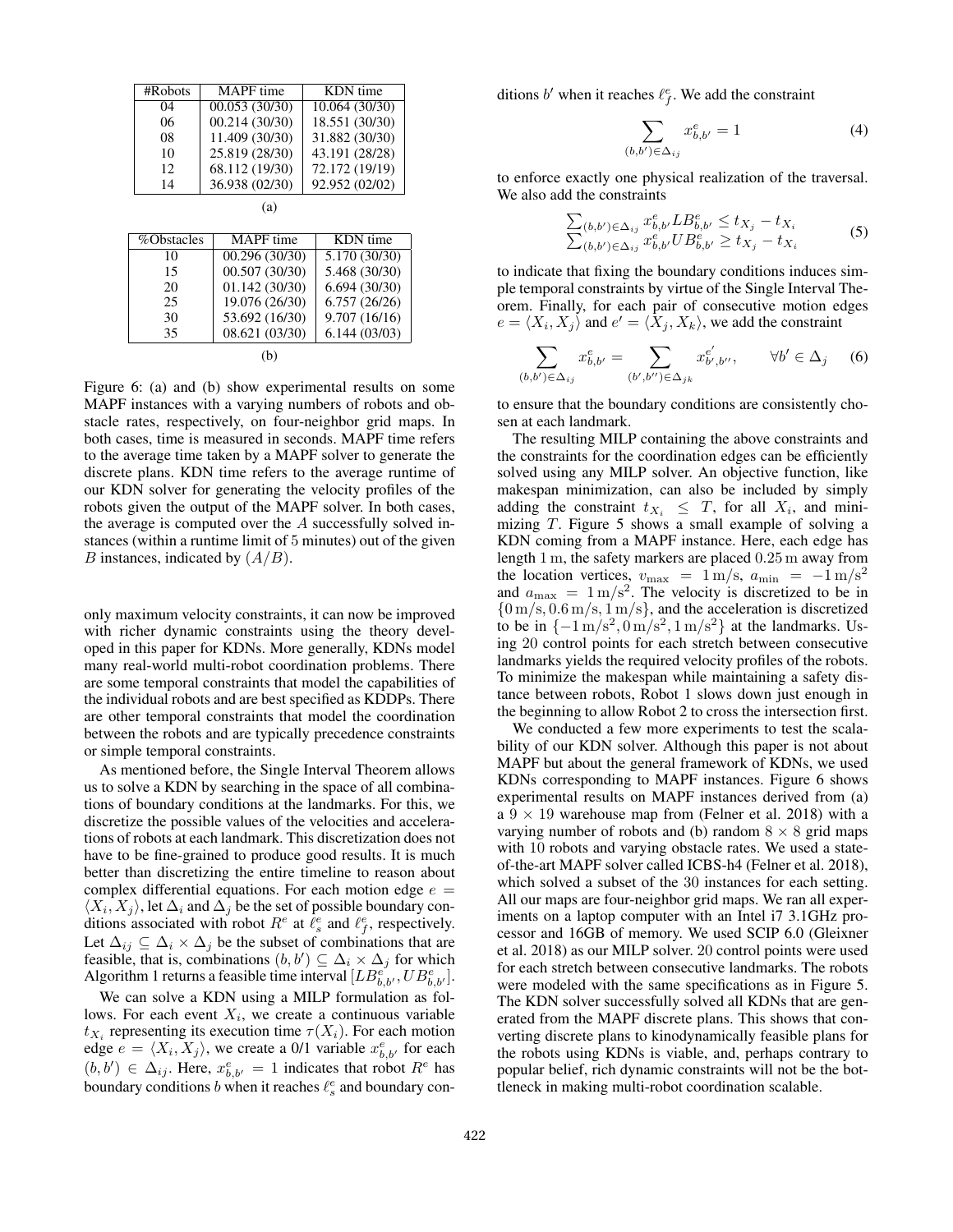## Conclusions and Future Work

Existing temporal reasoning frameworks do not efficiently incorporate differential equations or inequalities that arise in robotics. We presented KDNs to address these drawbacks. KDNs represent temporal constraints related to both coordination and motion. While the coordination kinematic constraints are usually simple temporal, the dynamic constraints on the motion of a robot can constitute a complex KDDP. We used the idea of Bernstein polynomials and Bézier curves to efficiently solve KDDPs. We also proved the Single Interval Theorem, by virtue of which KDNs can be solved efficiently using MILP solvers. We also showed that our approach is viable for converting MAPF discrete plans to smooth velocity profiles for all robots that can be executed by their controllers. An important avenue of future work is to generalize our techniques to include uncertainties, controllable, and uncontrollable events.

## Acknowledgments

Han, Sven and Satish thank Neelesh for providing the proof of the Single Interval Theorem in this paper. The research at the University of Southern California was supported by the National Science Foundation (NSF) under grant numbers 1409987, 1724392, 1817189, 1837779 and 1935712. The views and conclusions contained in this document are those of the authors and should not be interpreted as representing the official policies, either expressed or implied, of the sponsoring organizations, agencies, or the U.S. government.

## Appendix: Formal Proof of the Single Interval Theorem

*Proof.* Let  $S \subset [T_1, T_2]$  be the subset of T values for which such a function  $\hat{h}(s)$  described in the statement of the theorem exists. We will show that  $S = [T_1, T_2]$ .

**Lemma 1.** *S* is a closed subset of  $[T_1, T_2]$ .

**Lemma 2.** *S* is an open subset of  $[T_1, T_2]$ .

The main work lies in proving these lemmas. Then, since  $[T_1, T_2]$  is a connected set, and S is an open, closed, and nonempty subset of  $[T_1, T_2]$ , it will follow that  $S =$  $[T_1, T_2]$ . For reference, one can consult a real analysis textbook (Rudin 1976).  $\Box$ 

*Proof of Lemma 1.* Let  $\{s_m\}$  in S be a sequence such that  $s_m \to s$ . We will show that  $s \in S$ . For each  $s_m$ , let  $g_m$  be the corresponding function satisfying the statement of the theorem. If  $s = T_1$ , we are done, so assume  $T_1 < s$  and fix  $r_1$  such that  $T_1 < r_1 < s$ .

Without loss of generality, we can assume that all of the  $g_m$  are defined on  $[0, r_1]$  since we can drop the earlier terms of the sequence  $g_m$  until this is the case. Let  $g_m^{(k)}$  denote the sequence of  $k^{th}$  derivatives. By the low-high constraints and the universal Lipschitz constant C, each sequence  $g_m^{(k)}$ is uniformly bounded and equicontinuous for  $0 \leq k \leq K$ . Thus, by the Arzelà-Ascoli Theorem (Rudin 1976),  $g_m^{(k)}$  admits a convergent subsequence. By repeatedly passing to

subsequences, we can find a subsequence  $h_n$  of  $g_m$  and a function g defined on  $[0, r_1]$  such that

$$
h_n^{(k)} \xrightarrow{\text{uniformly}} g^{(k)} \quad \text{on} \ [0,r_1] \text{ for } 0 \leq k \leq K.
$$

Now fix  $r_1 < r_2 < s$ . Start with the  $h_n$  sequence instead and repeat the process above to find a subsequence  $h_{n_l}$  and a function  $g_2$  (automatically an extension of  $g$ ) such that

$$
h_{n_l}^{(k)} \xrightarrow{\text{uniformly}} g_2^{(k)} \quad \text{on } [0, r_2] \text{ for } 0 \le k \le K.
$$

Now pick a sequence  $r_1, r_2, \ldots$  increasing to s and repeat the above process for each  $r_i$ . We will construct a sequence  $p_n$  by using a diagonalization argument illustrated in Figure 7a. For every  $t \in [0, s)$ , define  $g^*(t)$  as  $\lim_{n \to \infty} p_n(t)$ , where these numbers will be defined past a large  $n$  value depending on t. By the above,  $p_n^{(k)} \xrightarrow{\text{uniformly}} g^{\star(k)}$  on all intervals [0, r],  $r < s$  and for  $0 \le k \le K$ . Thus, since each  $p_n$  satisfies the low-high conditions, so does  $g^*$ . Since each  $p_n$  satisfies the  $t = 0$  constraints, so does  $g^*$ . Uniform limits of Lipschitz functions with Lipschitz constant C retain this property, and so,  $g^{\star(K)}$  has this property. By the uniform continuity of  $g^*$  and its derivatives,  $g^*$  extends to a function on  $[0, s]$  which is K times differentiable (proved easily with the mean value theorem). Furthermore, each  $p_i$  is associated with an  $s_i$  in the original  $s_m$  sequence and  $s_i \rightarrow s$ . Fix k with  $0 \leq k \leq K$ . Without loss of generality, we can assume  $s_i \nearrow s$  or  $s_i \searrow s$ .

If 
$$
s_i \nearrow s
$$
:

$$
|g^{\star(k)}(s) - c_{final}^k| \le |g^{\star(k)}(s) - g^{\star(k)}(s_i)|
$$
  
+  $|g^{\star(k)}(s_i) - p_i^{(k)}(s_i)|$   
+  $|p_i^{(k)}(s_i) - c_{final}^k| \longrightarrow 0.$ 

If  $s_i \searrow s$ :

$$
|g^{\star(k)}(s) - c_{final}^k| \le |g^{\star(k)}(s) - p_i^{(k)}(s)|
$$
  
+ |p\_i^{(k)}(s) - p\_i^{(k)}(s\_i)|  
+ |p\_i^{(k)}(s\_i) - c\_{final}^k| \longrightarrow 0.

Thus,  $g^*$  satisfies the  $t = s$  constraints as well and so  $g^*$ is the required function. In other words,  $s$  is in  $S$ .  $\Box$ 

*Proof of Lemma 2.* Take a point  $s \in S$  with  $s < T_2$ . We want to show that there exists some  $\epsilon > 0$  such that  $[s, s + \epsilon)$ is contained in the set  $S$ . (Then, by a symmetrical argument, it will hold that for all  $r \in S$  with  $r > T_1$ ,  $(r - \delta, r]$  will be contained in S for some small  $\delta$ . Combining these two facts will give us that all points in  $S$  are interior points, which means that S is open.) Let  $q$  be the function associated to  $s$ that meets the above theorem constraints.

Case 1: For some  $s^* \in [0, s], g^{(K)}(s^*) \notin \{0, c_{low}^K, c_{high}^K\}.$ In this case, by continuity,  $\exists s_\ell$  and  $s_r$  such that

 $g^{(K)}([s_{\ell}, s_r]) \cap \{0, c_{low}^K, c_{high}^K\} = \emptyset.$ 

This implies that there is an  $\tilde{s}^*$  in  $[s_\ell, s_r]$  such that  $g^{(K-1)}(\tilde{s}^*) \notin \{0, c_{low}^{K-1}, c_{high}^{K-1}\}$  and so there is a subinterval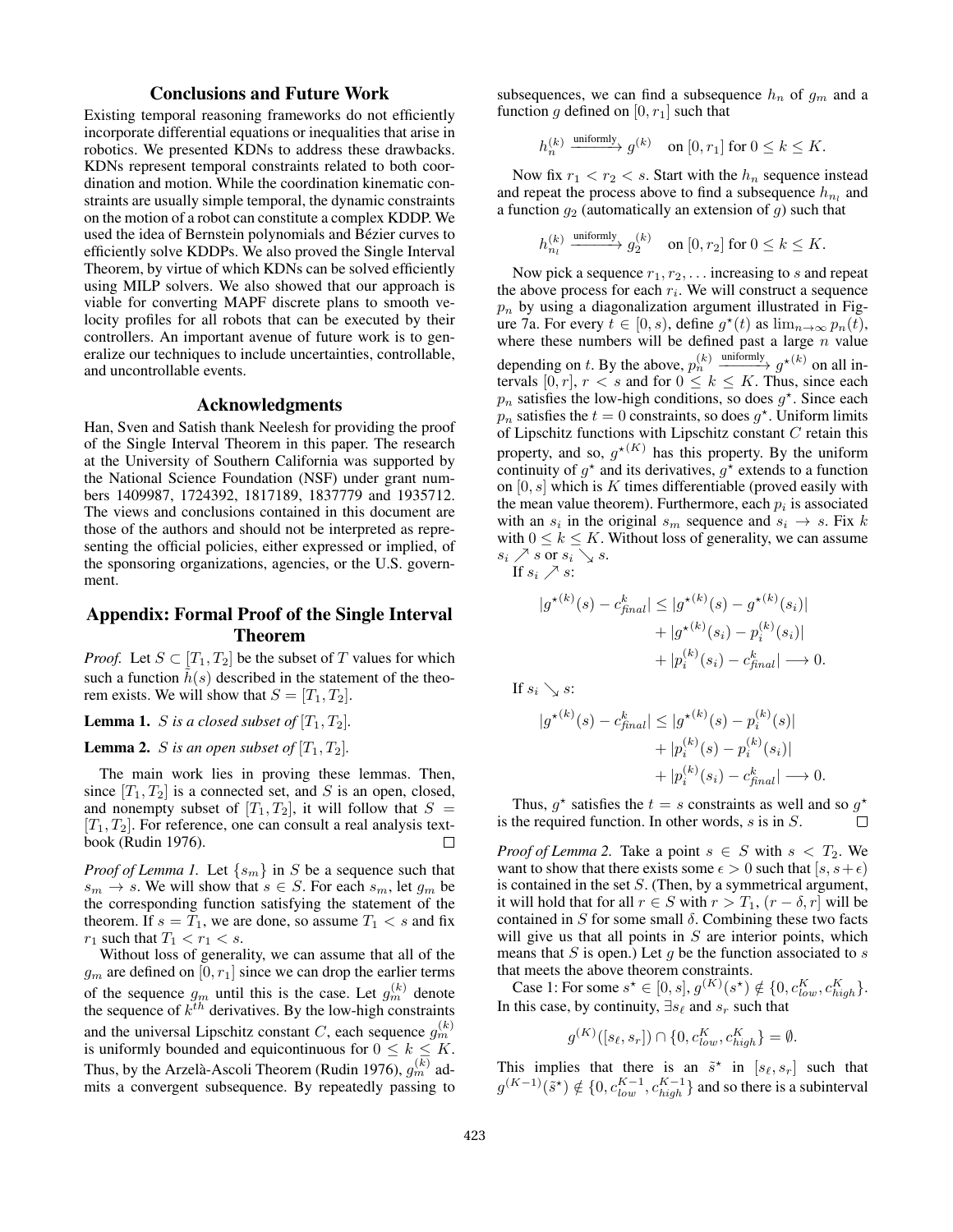

Figure 7: Shows the visual aids for the proof of the Single Interval Theorem. (a) shows the sequence  $p_n$  for the proof of Lemma 1. (b) shows the figure of  $\phi'(t)$  for the proof of Lemma 2. In  $\phi'(t)$ , we build a divot with a smooth bump function around the point  $t_0$  so that the total area between  $t = 0$  and  $t = \tilde{s}$  under the curve of  $\phi'(t)$  is s. This gives us that  $\phi(\tilde{s}) = s$ , and  $\phi(t)$  will be smooth.

*I* of  $[s_{\ell}, s_r]$  such that  $g^{(K-1)}(I) \cap \{0, c_{low}^{K-1}, c_{high}^{K-1}\} = \emptyset$ . Continuing in this way, we can find a subinterval  $J$  of  $[0, s]$ such that

$$
g^{(k)}(J) \subset (c_{low}^k, c_{high}^k) \quad \text{for } k = 0, 1 \dots K.
$$

Pick  $t_0$  in the interior of J. Define  $\tilde{s} = s + \varepsilon$ , where  $\varepsilon > 0$ will be determined later. Define  $\phi: [0, \tilde{s}] \rightarrow [0, s]$  as follows

•  $\phi(0) = 0$ 

•  $\phi'(t)$  is given by Figure 7b

Define  $f : [0, \tilde{s}] \to \mathbb{R}$  as  $f(t) := g(\phi(t))$ . Intuitively, f is a deformation of g around the point  $t_0$  that has the effect of stretching the graph of  $g$  slightly about this point. By continuity (since the bump function used in building the divot is small and so are its derivatives), the derivatives of  $f$  near  $t_0$ will not differ much from those of  $g$ . Thus, since we have wiggle room near  $t_0$ ,  $f$  will still obey the low-high conditions.

Whenever  $\phi'(t) = 1$ , which is most of the time, and in particular, at  $t = 0$  and  $t = \tilde{s}$ :

$$
f^{(k)}(t) = g^{(k)}(\phi(t))(\phi'(t))^k = g^{(k)}(\phi(t))
$$
  
\n
$$
\Rightarrow
$$
The low-high conditions are satisfied at such t.  
\n
$$
\Rightarrow \int_{a(k)}^{b} f^{(k)}(0) = g^{(k)}(\phi(0)) = g^{(k)}(0)
$$

$$
\widetilde{\phantom{a}} \int f^{(k)}(\tilde{s}) = g^{(k)}(\phi(\tilde{s})) = g^{(k)}(s).
$$

Therefore, the boundary conditions are met.

To see what happens at other t, consider  $k = 3$ :

$$
f^{(3)}(t) = g^{(3)}(\phi(t))[\phi'(t)]^3 + 2g''(\phi(t))\phi'(t)\phi''(t) + g''(\phi(t))\phi''(t)\phi'(t) + g'(\phi(t))\phi'''(t) = g^{(3)}(\phi(t))[\phi'(t)]^3 + 3g''(\phi(t))\phi'(t)\phi''(t) + g'(\phi(t))\phi'''(t) \approx g^{(3)}(\phi(t))[\phi'(t)]^3 \approx g^{(3)}(\phi(t)) \approx g^{(3)}(t_0).
$$

Thus,  $f^{(3)}$  at such t is close to  $g^{(3)}(t_0)$  and we picked  $t_0$ to allow for a margin of error. Thus, for  $\tilde{s}$  close to and to the right of  $s$ , we can construct a function  $f$  as in the above which meets the required constraints.

Case 2:  $g^{(K)}(t)$  is constant and equal to  $0, c_{low}^K$  or  $c_{high}^K$ . Subcase 1:  $0 < c_{low}^K < c_{high}^K$ . Suppose  $g^{(K)}(t) = c_{low}^K$ 

$$
\Rightarrow c_{final}^{K-1} - c_{init}^{K-1} = \int_0^s g^{(K)}(t)dt = \int_0^s c_{low}^K dt
$$
  

$$
< \int_0^{T_2} c_{low}^K dt \le \int_0^{T_2} f_2^{(K)}(t)dt = c_{final}^{K-1} - c_{init}^{K-1}.
$$

This is clearly impossible. The only other case to worry about that is not already covered in Case 1 is  $g^{(K)}(t) =$  $c_{high}^K$ . Then,

$$
c_{final}^{K-1} - c_{init}^{K-1} = \int_0^s c_{high}^K dt \ge \int_0^{T_1} c_{high}^K dt
$$
  

$$
\ge \int_0^{T_1} f_1^{(K)}(t) dt = c_{final}^{K-1} - c_{init}^{K-1}.
$$

The only way that the inequality is an equality is if  $s = T_1$ . In this case, we can show that the proof in Case 1 still works. In other words, we do not need wiggle room on both sides, and the constructed  $f^{(K)}$  will stay within bounds.

Subcase 2:  $c_{low}^K < c_{high}^K < 0$ . A symmetrical argument to Subcase 1. Subcase 3:  $c_{low}^K < 0 < c_{high}^K$ .

By a similar argument to Subcase 1,  $g^{(K)}(t)$  is neither identically  $c_{low}^K$  or  $c_{high}^K$ . The only situation in which the argument in Case 1 may not work is if  $g^{(K)}(t) = 0$  identically. In this case, we are only worried that  $g^{(K-1)}$  is constant, and we proceed inductively.

 $\Box$ 

## References

Brucker, P.; Hilbig, T.; and Hurink, J. 1999. A branch and bound algorithm for a single-machine scheduling problem with positive and negative time-lags. *Discrete Applied Mathematics* 94(1-3): 77–99.